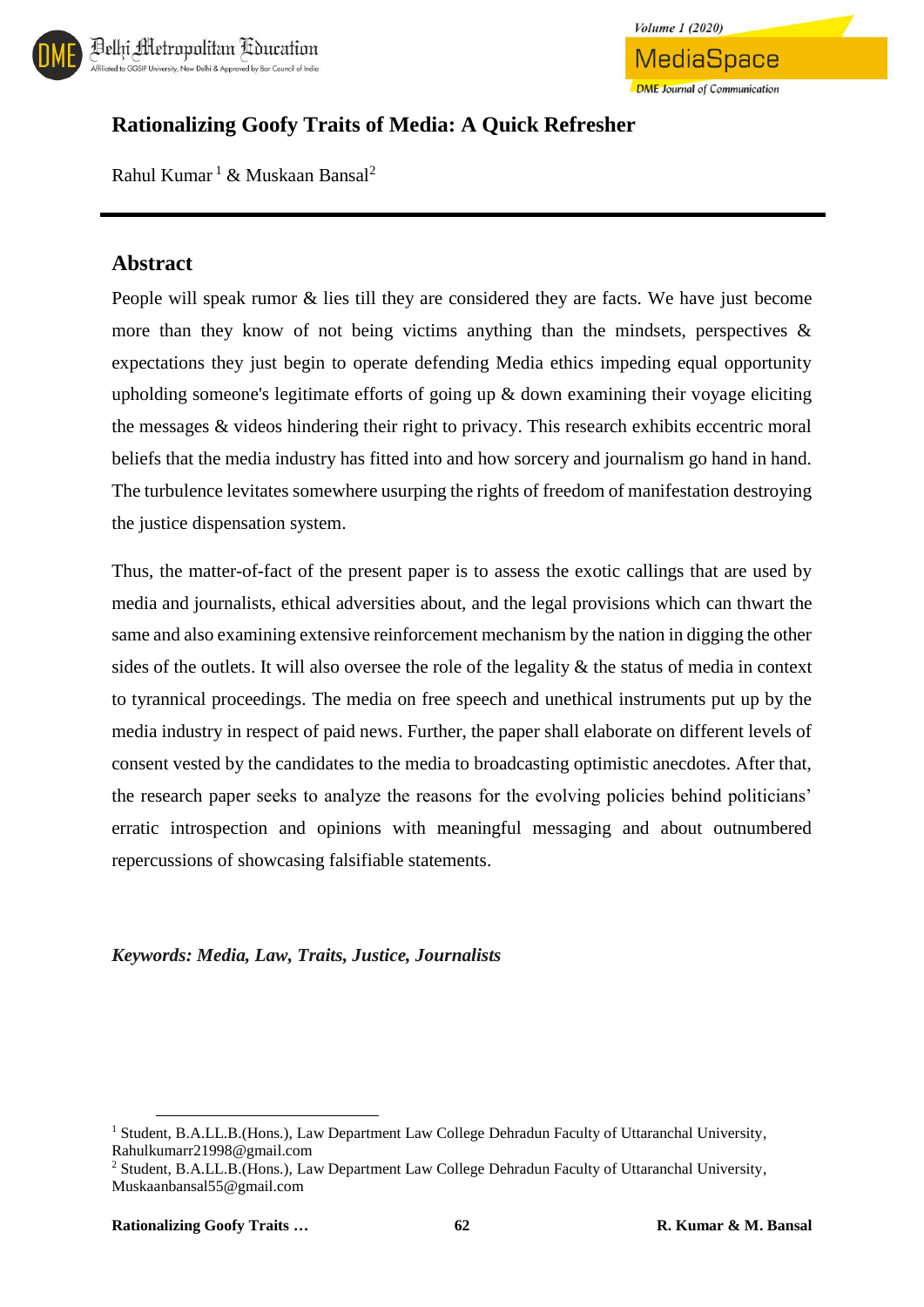## **1. Introduction:**

*"In old days men had the rack. Now they have the press. That is an improvement certainly. But still it is very bad, and wrong, and demoralizing. Somebody-was it Burke? - called journalism the fourth estate. That was true at the time, no doubt. But at the present moment it really is the only estate. It has eaten up the other three. The Lords temporal say nothing, the lords spiritual have nothing to say and the House of Commons has nothing to say and says it. We are dominated by journalism. In America President resigns for four years, and journalism governs for ever and ever."*

This old saying has its relevance in the present time. The changed role of media has proved that it's not the fourth estate but it's the only estate that exists. The reason for this lies in the fact that media in  $21<sup>st</sup>$  century has been just a money making business and the ideology carrier of political parties. It seems today that, media exists only because they are run and administered by some political powerhouse. Speech is considered to be the nature's blessings to the mankind; as it helps a human being in conveying thoughts, emotions, sentiments, opinions and so much more. These media houses being the global carriers of speech and expression have merely turned out to be the underdogs of democracy. Today, their focus is not to enlighten and educate the world but to feed the nation through their dead journalism, journalism which is more of a propaganda war and carriers of the voices of a political party. Their goofy traits now have a very wider reach.

We've enthroned sectarianism, homophobia & contentiousness in our country, so are we to chide the Government or ourselves considering the affliction is ephemeral or permanent with no healing minding the difficulty. The Party that put on a pedestal to play divide & rule on religious grounds is now suppressing a particular caste & gender.

The  $21^{st}$  Century is only for those who can learn, unlearn & relearn. Plebeians being avoidant when it comes to self-attachment lifestyles. I see many exoduses of sophisticated citizens being confident on social media. It's important to understand that media isn't the same we had a decade ago. This is the era of goofy media tricks like fake journalism, targeted journalism, media trail etc. The later part of this paper would go on to discuss the legal status of media and the concerns that have come up to the mainstream amidst the declining and incredible media.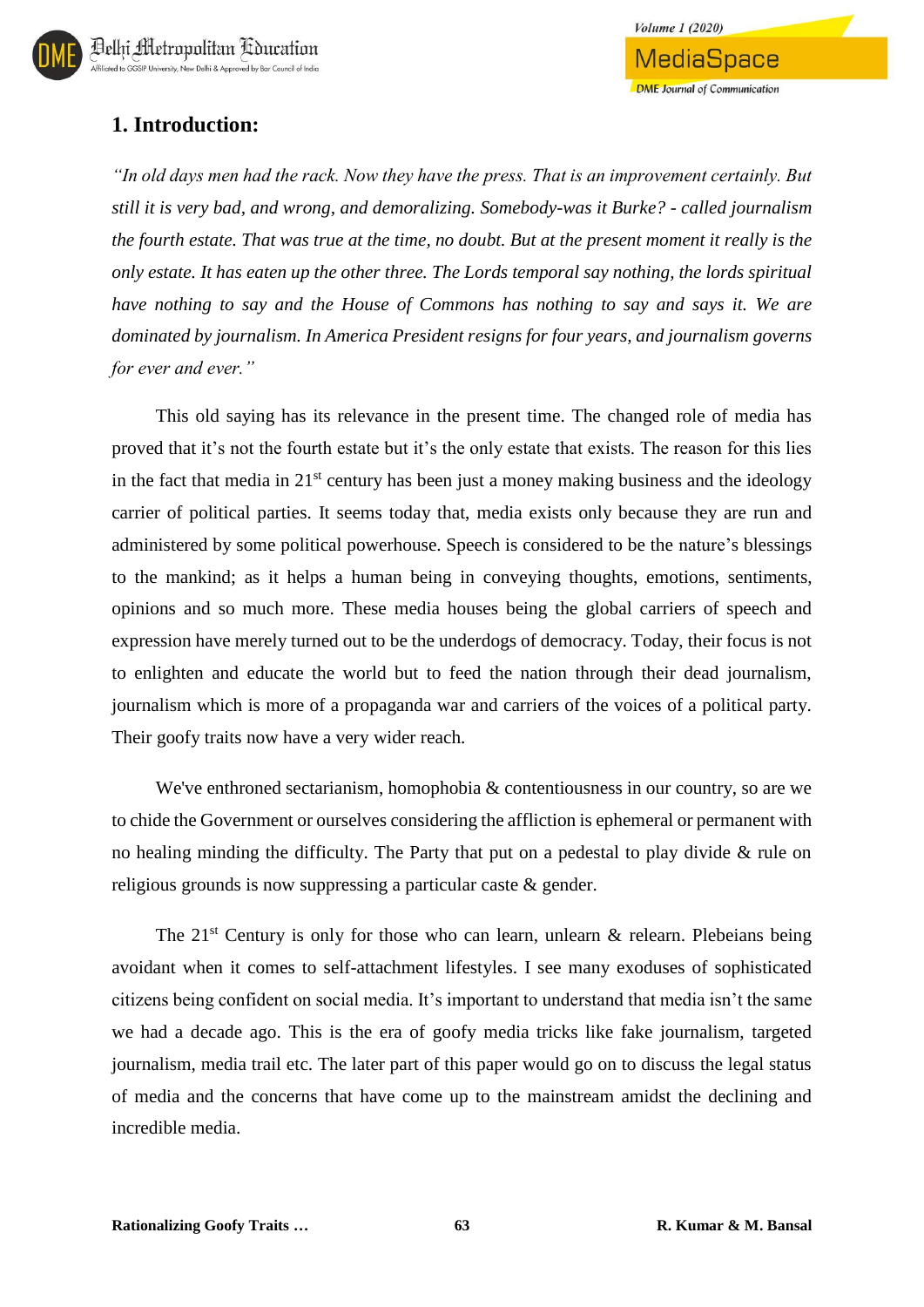## **2. Revelation & Confession**

Disgruntled with the country being embroiled in yet another conflict  $\&$  I don't want to see another war under the hard-won stability. I am not giving a single hoot for antiquated  $\&$ asinine built on the backs of entire world's worth of human rights after leaving democracy. Most people receiving abuse & violations floating in an empty void feeling like an ashtray.

We are apprehensive about what people think about us. Living amidst the opposite and finding harmony brings chaos. Wisdom emits foolishness, Bliss emits sufferings. Light in darkness and immortality in a place where everything just goes away from you. If we are on one, we May not see the other one. We see things impartially. India is a country where people who have neither basic nor deep knowledge ethics, factual proselytism only the fact that persists is misogynistic mind set whipping up frenzy. The heftiest people with gigantic notions can be shut down over the fragile people with the smallest minds; speculate anyway. Everyone prefers the honest person until the honest person resonates truth, they weren't ready to procure. The only advice in such a situation is to rewire your zest.

The onus is always on the Dalit community to prove how they have been victimized. Shame brands that sponsor dead & unproductive journalism, what their research process looks like, comical things they noticed about Tuning in to the virtual handles for Just Precise Excerpts & more 10/10 would recommend you to watch it! Dalit people face so many traumas in their life. On top of that, they have to prove their victimhood and justify why caste plays a major role in atrocities inflicted on them. The human loudspeaker making the TRP'S manipulated for their mean reasons they don't even mind being hate or misconstrued. Where is the Shoddy Investigation of about The Rape Capital slewed to work on Anti – Rape Laws so that we aren't supposed to justify our Aesthetic Sense in Crowd making uncomforting in own skin only despicable practices of Female Genital Mutilation (FGM) Is that justifiable despite of being simply loaded with obligations. How is someone going to survive with the bruises for the entire life?

Caste institutional Murder: A young medical student Dr. Bhagwat Dewangan from Jabalpur medical college was pushed to take his life after regular Caste-based harassments and abuses by Upper Caste students. He belonged to an extremely Backward Caste.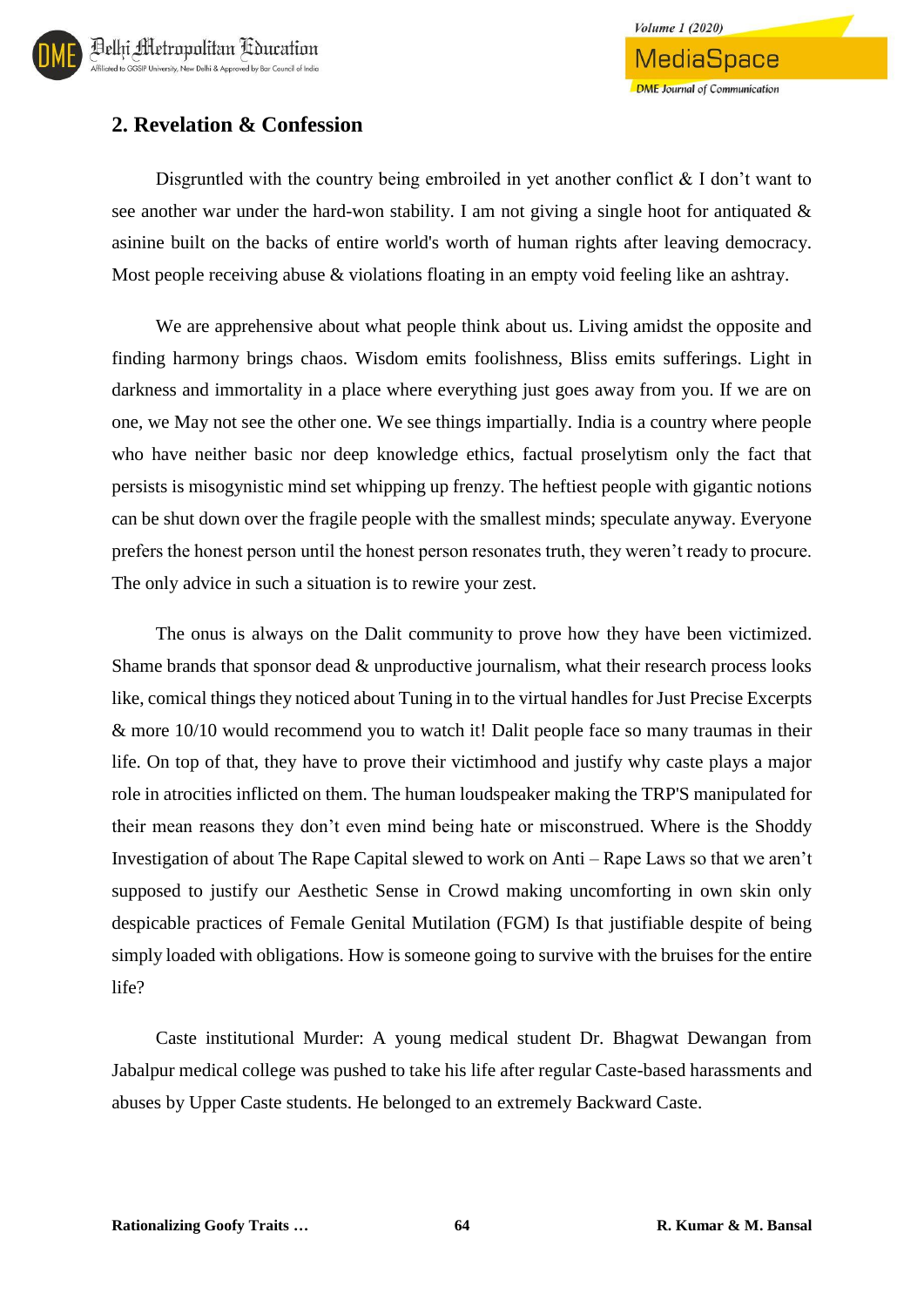Many more such instances are there to portray that reflects how media has diverted from their right path. They could have contributed so much to these evils of society but they are contributing the other way in creating more disharmonies and distrust among these people on the basis of caste, religion etc. media has undergone a huge change and there has been a complete transformation from being mission driven to full-fledged commerce-driven industry.

## **3. The legality & the status of media freedom in India**

*"The Press is merely another way of stating an individual or a citizen. The press has no special rights which are not be given or which are not be exercised by the citizen in his individual capacity. The editor of a press or a manager is all citizens and therefore when they choose to write in newspapers, they are merely exercising their right of expression and in my judgment therefore no special mention is necessary of the freedom of the press at all."*

As far as the freedom of media is concerned in India, there are two schools of thought on this point. The first school includes all such observers who believe and consider the Indian news media to be in an enviable position in the India and worldwide. The reason for this thought is the fact that the media freedom and security is something which is a result of long democratic history that led to their recognition; either by way of special enactment or through the constitutional protection. The legal status that media enjoys in every country is the reason behind its rapid growth and expansion. While on the other hand, the second school believes that advantages and the freedom that media enjoys in the contemporary world are offset to a considerable extent by an illiberal framework of laws, dating back to the British Raj, which cover criminal and civil defamation, contempt of court, legislative privilege, official secrecy, national security, and incitement to offences – and have a chilling effect on freedom of expression.

The media in India derives its rights from the right to freedom of speech and expression. The Preamble to the Indian Constitution, also considered as the introduction to the document is considered to be the source that prescribes for the freedom of media in a way to secure for its citizens, liberty of thought, expression and belief. The Courts have time and again given interpretation to include the rights of media within that of the Citizens under Article 19. Interestingly but not surprisingly, Article 19(1)(a) of our constitution find its roots in the  $1<sup>st</sup>$ Amendment to the US Constitution. The amendment reads, "*Congress shall make no law respecting an establishment of religion, or prohibiting the free exercise thereof; or abridging*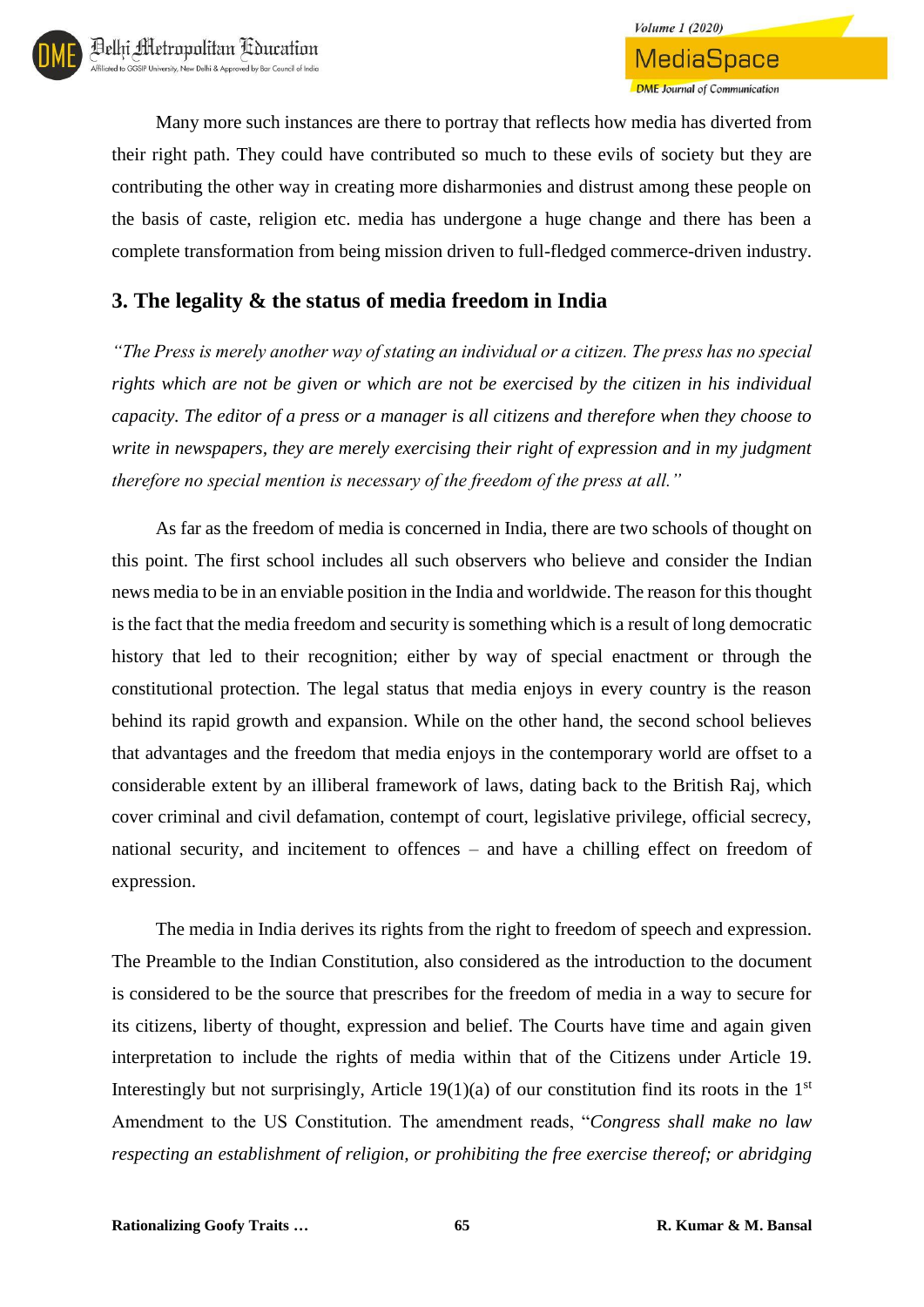*the freedom of speech, or of the press; or the right of the people peaceably to assemble and to partition the government for a redress of grievances.*" Unlike the 1<sup>st</sup> amendment to the US Constitution, India does not make any express provision prescribing such rights. The rights are intrinsic in Article 19(1) with the reasonable restrictions in 19(2). In case of pre-independent India, the Privy Council held:

*"the freedom of the journalist is an ordinary part of freedom of the subject and to whatever lengths the subject in general may go, so also may the journalist, apart from the statute law, his privilege is no other and no higher…. No privilege appears to his position."*

To note, the freedom of media is not just restricted in Article 19(1)(a) of the Constitution. The Indian Supreme Court has rightly recognized and held that the freedom of press is a combination of two freedoms, one found in Article 19(1)(a) and the other inscribed in Article  $19(1)(g)$  of the constitution. Which means that media has 'the freedom to practice any profession, or to carry on any occupation, trade or business' however, of the two freedoms that media enjoys, the first is considered to be the principal component and is subject to 'reasonable restrictions' provided under Article 19(2) of the Constitution.

## **4. Regulation of Media and the legal provisions:**

Though there are several laws for media and regulation of information but media in India is mostly self-regulated. Some or the laws that existed before Independence included The Censorship of Press Act, 1799, The Licensing Regulations, 1823, The Vernacular Press Act, 1878 etc. Post-Independence era also saw some legislation to this point. A few of them includes The Press Enquiry Committee, 1947, The Parliamentary Proceedings (Protection of Publications) Act, 1960 etc. Most of the role regarding the regulation of media is looked after by the Press Council of India which is a statutory body and the News Broadcasting Standards Authority, a self-regulatory organization, that issue standards which are more in the nature of guidelines.

The Press Council of India being a prominent body established in 1978 has some great responsibility in order to maintain and regulate ethical practices in the media industry thereby ensuring credibility of it being the fourth pillar of democracy. Some of the very vital functions includes but not limited to (i) helping the newspapers maintain their independence; (ii) to build a code of conduct for journalists and news agencies in India; (iii) help maintain "high standards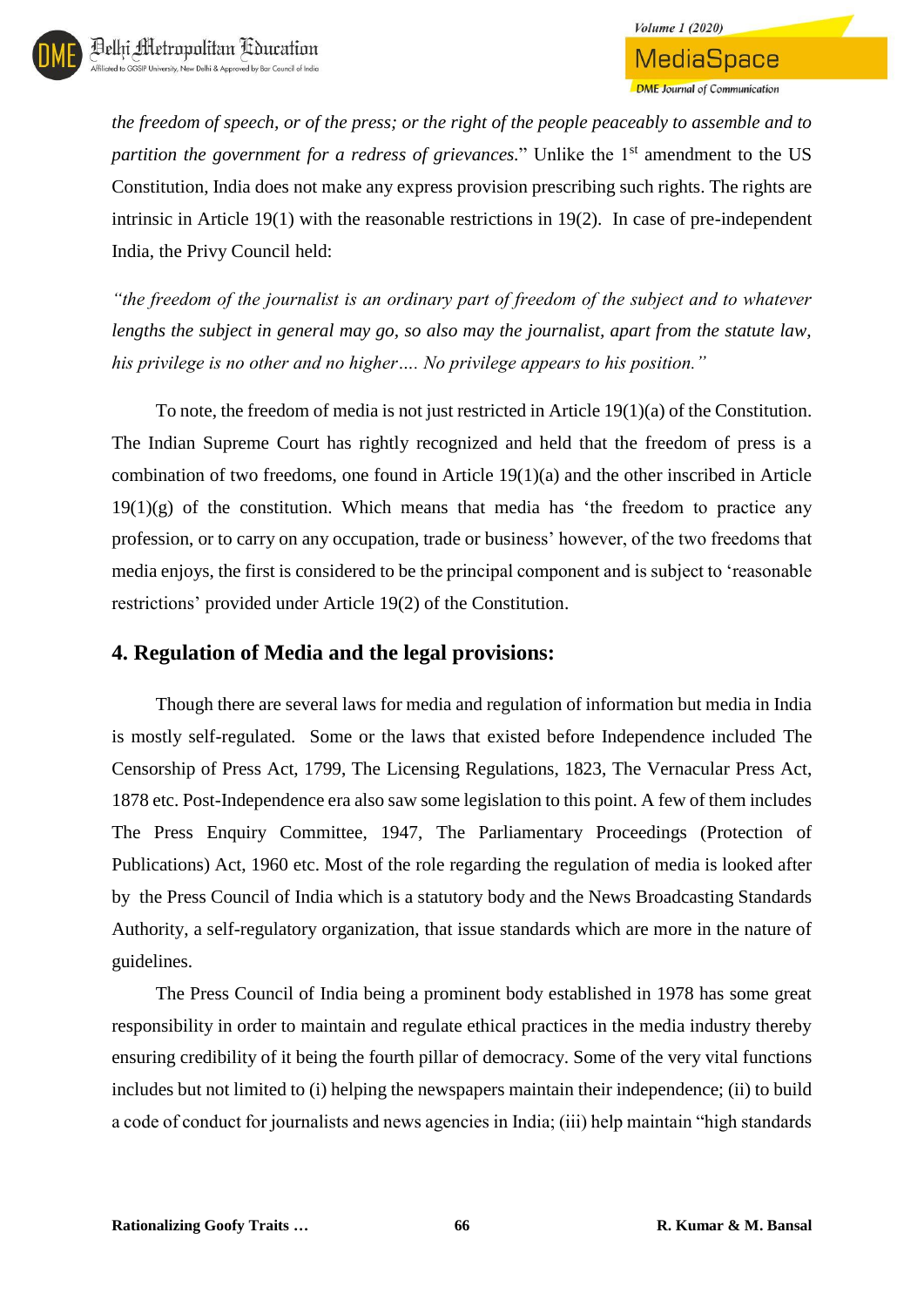of public taste" and foster responsibility and credibility among citizens; and (iv) to take into account and review developments likely to restrict flow of news.

Very recently, we have all been a witness to the ongoing excessive reporting in the very high profile yet controversial case of late actor Sushant Singh Rajput. We have come across two instances, one through the Press Council, where it has pro-actively intervened in order to restrict the excessive media coverage and avoid media trail on the issue and maintain the code of ethics. The second instance by NBSA was punitive in nature where after receiving some complaints on the issue of the late actor's reporting went on to impose a fine of rupees 1 lakh on certain news channel for violating the code of ethics. It was not only limited to fine but the news channels were also required to air an apology on the issue in question. The NBSA also said to this point that "Due diligence is a basic tenet and requirement of journalistic ethics and telecasting the tweets without verification had the tendency of spreading misinformation amongst the public,"

Even though, there has been much debate on regulation of media through some guidelines or a specific legislation but in my opinion that will again go fatal on the objective for which media was granted constitutional recognition.

## **5. Goofy Traits of Indian Media: A Quick refresher**

When we recall those days, some three decades ago, we used to see the struggle of these media house. Struggle for existence and to gain public trust in proving them to be the fourth pillar of democracy. When we go back to the constituent assembly debates, it remembers me of the long debate that took place between the members on giving rights of free speech and expression similar to a man to the media houses. Finally, the assembly came out by placing media on same footing to that of human under the constitution of India. But what we have seen in recent times is the emergence of a media who uses its goofy tricks to survive in the business market. These goofy tricks involve media trials, paid news, politicalcentric approach etc. Courts, considered as the custodian of our rights have time and gain projected their concern on the media trails and other goofy tricks. The recent and ongoing media trail in the late actor's death ("SSR Case") reminds me of the Bombay High Court's decision in *Maria Monica Susairaj v. State of Maharashtra*. The court placed its concern on the excessive media trail in the following words:

*"If the reports in the media are responsible for creation of a perception in large number of people in the country that a particular person is guilty or he is innocent, and ultimately,*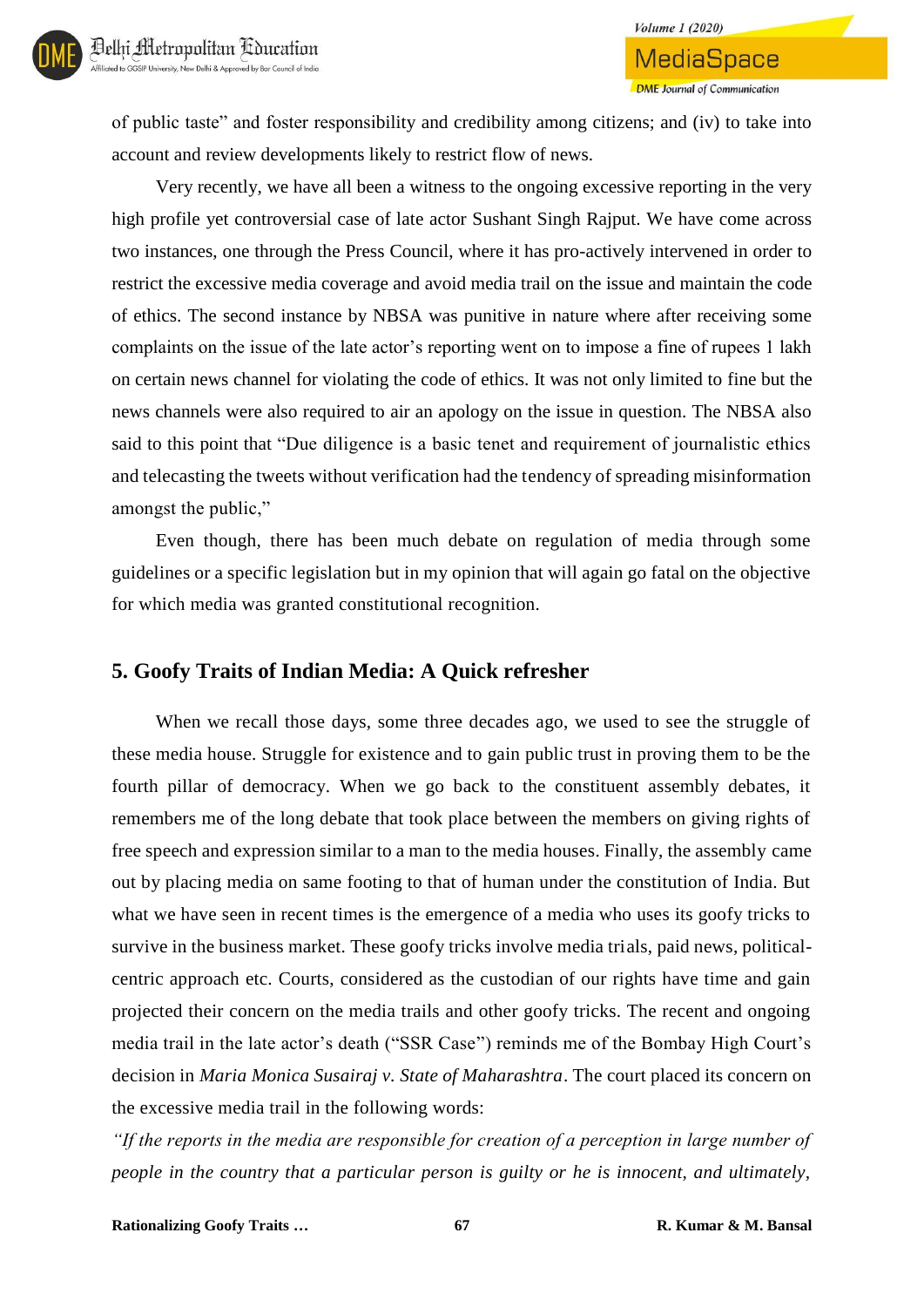

**MediaSpace DME Journal of Communication** 

**Volume 1 (2020)** 

*when the matter goes to trail, if the result is opposed to the perceptions of people, generally, they tend to believe that the court was not fair."*

Even in many cases the general presumption of criminal law that a person is innocent until proven guilty goes opposite due to the excessive media trail*.* To add on further, we may also project our reliance on the famous Neera Radia tapes which were published in November 2010 that exposed the intricate web connections between the powerful media persons, corporates and the politicians. Apart of these several other instances of Paid news, TRP scam etc. keep on projecting the goofy tricks that media houses are using to run their commercial business in the contemporary scenario. Some of the goofy ticks that are impacting our lives as well as the justice dispensing system of our country has been outlined below.

#### **6. Role of Media and Concern of Judges**

The current situation all across the globe is witnessing a changed role of media. Interestingly, concerning the role of media and its probable effect on the judges as humans, Justice Frankfurter, way back in 1946 raised his concern on the issue in the following words: *"No judge fit to be one is likely to be influenced consciously except by what he sees or hears in court and by what is judicially appropriate for his deliberations. However, judges are also human and we know better than did our forebears how powerful is the pull of the unconscious and how treacherous the rational process. While the ramparts of reason have been found to be more fragile than the age of enlightenment had supposed, the means for arousing passion and confusing judgment have been reinforced. And since, judges, however, stalwart, are human, the delicate task of administering justice out not be made unduly difficult by irresponsible print."*

Historically, Indian jurisprudence on this issue seems to be very much concerned regarding the issue of media dominating the justice delivery system, including the administrative as well as the judicial officers. The apex court in *Rajendran Chingaravelu v. R.K. Mishra*, has raised a very important issue regarding the investigating officers, whereby they need to come in media for every small progress pertaining to investigation of a case. The court pointed the issue in the following words:

*"There is a growing tendency among investigating officers (either police or other departments) to inform the media, even before the completion of investigation, that they*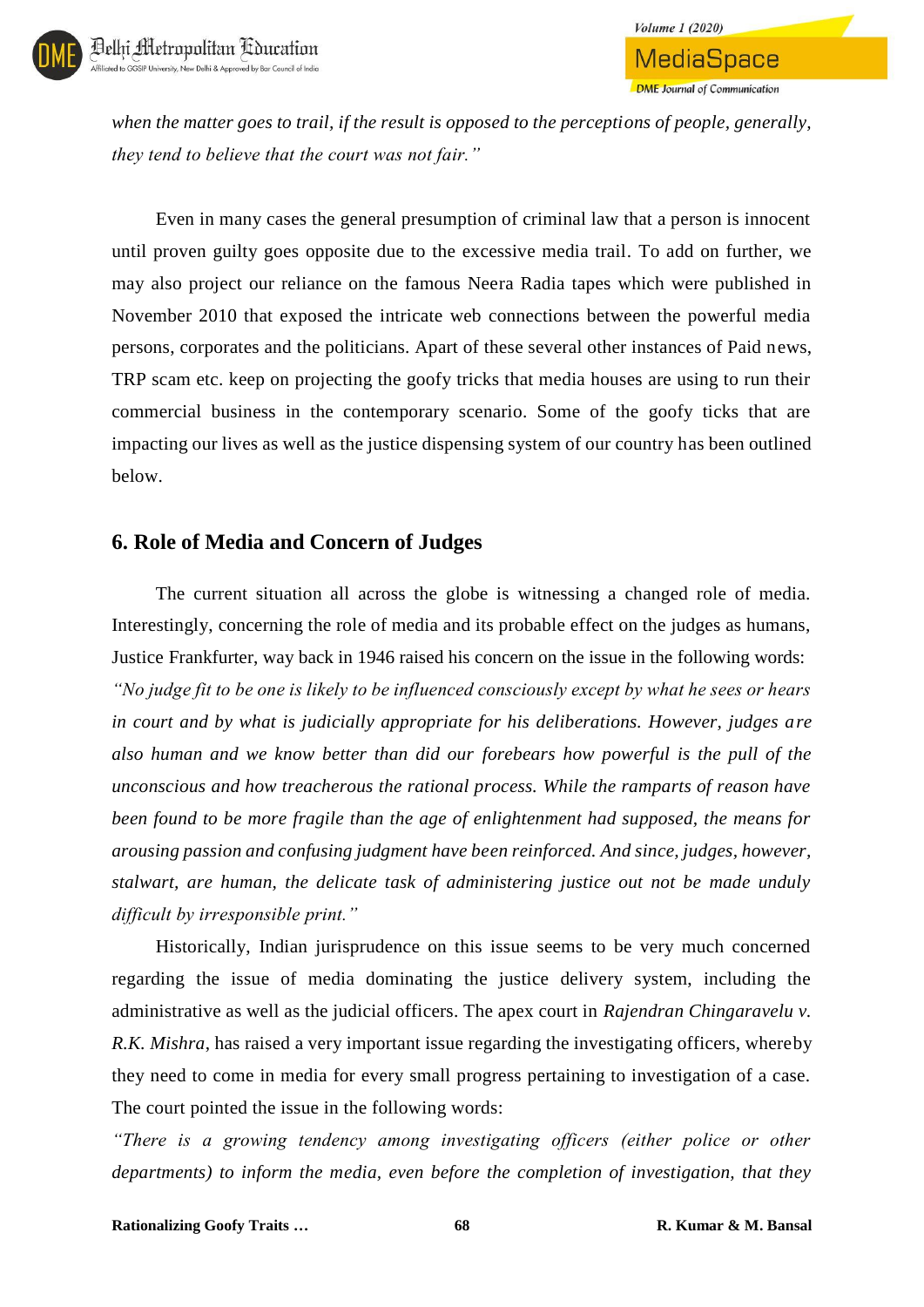**MediaSpace DME** Journal of Communication

*have caught a criminal or an offender. Such crude attempts to claim credit for imaginary investigational breakthroughs should be curbed. Even where a suspect surrenders or a person required for questioning voluntarily appears, it is not uncommon for the investigating officers to represent the media that the person was arrested with much effort after considerable investigation or a chase. Similarly, when someone voluntarily declares the money he is carrying, media is informed that huge cash which was not declared was discovered by their vigilant investigations and through checking. Premature disclosures or 'leakage' to media in a pending investigation will not only jeopardize and impede further investigation, but many a time, allow the real culprits to escape from law."*

The observation of the court is so relevant that when we look around, we find that similar instances and events are occurring on day to day basis. Though, we question media at every instance, but here if the agencies refrain from seeing the media on pre-mature investigations, it will definitely improve the system of media reporting as well as justice delivery system.

In the current scenario, the role of media has changed so much that it has become a concern for our judges too. Very recently, Justice AK Sikri, former Judge the Supreme Court of India raised his concern regarding the encroachment of media in the judicial proceedings. Lordship raised the concern regarding the media trials as to how it is impacting the mind-set of judges as well as decision making process. Lordship rightly pointed that in the contemporary scenario Even before a matter is decided by the court the same is taken by the media and it runs into the public domain even before the decision is rendered.

His lordship drawn everyone's attention towards the media trial and said, "Media trials were there earlier also. But today what is happening is that when an issue is raised, a petition is filed, (and) even before it is taken up by the court, people start discussing what should be the outcome. Not what 'is' the outcome, (but) what 'should be' the outcome." He further went on to add that , "Few years ago, it has always been an opinion that once a judgment was rendered by the court, be it the Supreme Court, high courts or any trial court, you have every right to criticize the judgment. Now there is slander or defamatory speeches even against judges who gave that judgment."

It is very much understandable from the above instance as to how the role of media has changed in this contemporary scenario and its growing concern casts much responsibility on Press Council of India, NBSA and related bodies to come forward and control the unregulated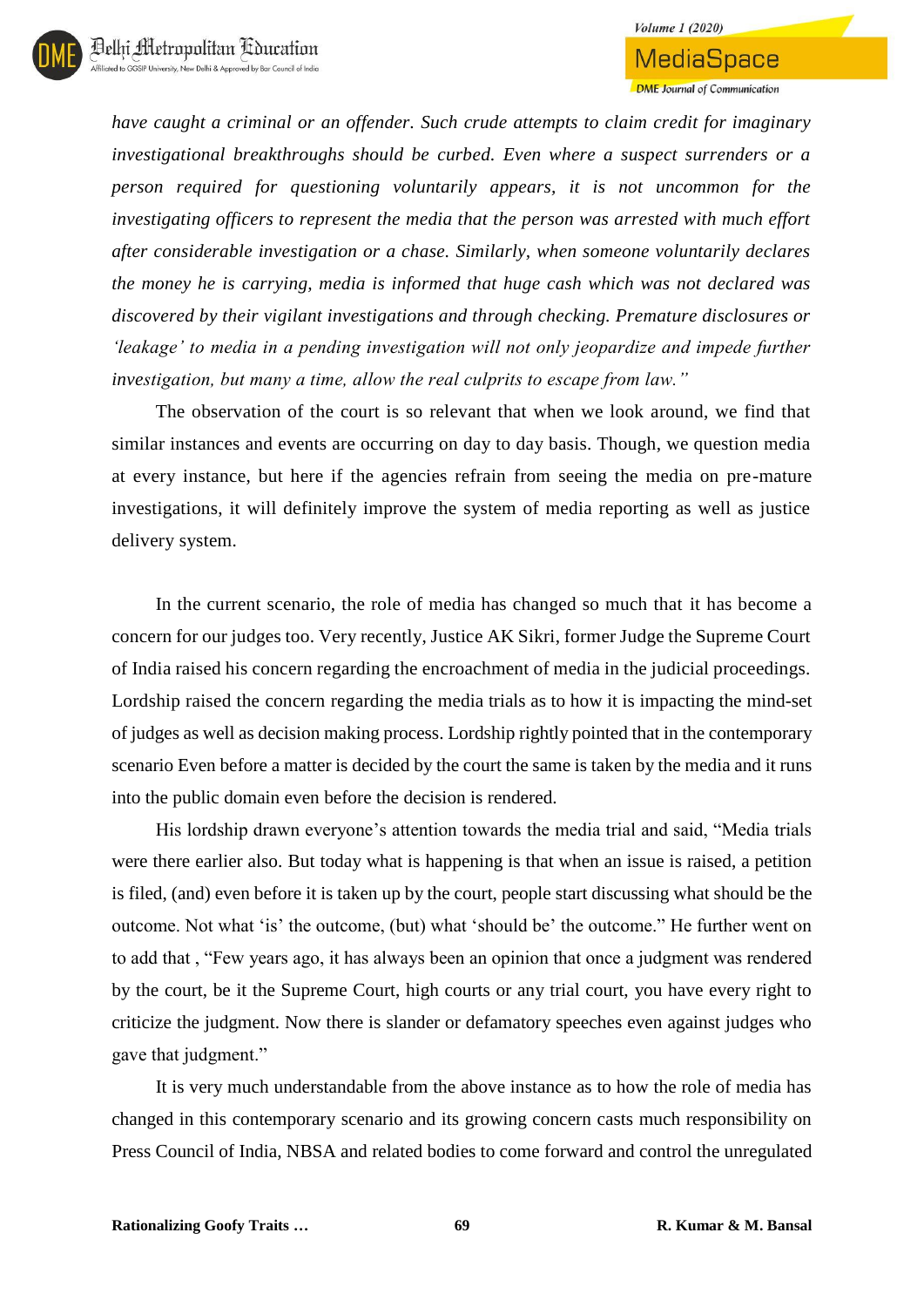

actions of media. However, the various agencies are also required to understand their responsibility so as to avoid unnecessary encroachment of this 4<sup>th</sup> pillar of democracy.

## **7. Publicity of Proceedings: Not an Absolute Right**

The fundamental aspect of justice mandates that justice must not only be done but seen to be done. The openness and publicity concerning justice are sine qua non and an offshoot of fair trial under Article 21. In 2005, the House of Lords reaffirmed the importance and value of open justice in the remarkable ruling of S (A child), re. Lord Steyn in this remarkable ruling said:

*"A criminal trial is a public event. The principle of open justice puts, as has often been said, the judge and all who participates in the trial under intense scrutiny. The glare of contemporaneousness publicity ensures that the trials are properly conducted. It is a valuable check on the criminal process. Moreover, the public interest may be as much involved in the circumstances of a remarkable acquittal as in a surprising conviction. Informed public debate is necessary about all such matters. Full contemporaneousness reporting of criminal trials in progress promotes public confidence in the administration of justice. It promotes the value of rule of law."*

Interestingly there has been a diverse opinion as well as laws pertaining to this issue of public trails. The European Convention on Human Rights on the Right to fair trail mandates and provides that in certain situations, *"the press and public may be excluded from all or part of the trial."*

The Indian scenario on this point seems to be more inclined towards the European Union convention, where it recognizes its importance in some cases and in certain situation it mandates to keep media away and avoid public proceedings. The Code of Criminal Procedure under section 327 mandates for open justice rule. However, Publicity of proceedings is not an absolute rule of justice dispensing system and in following situations, it mandates to restrict such activities and open court justice:

a. The Indian Penal Code, 1860 under section 228-A prohibits the publication of the name of the victim of sexual offence and publication of proceedings in that regard.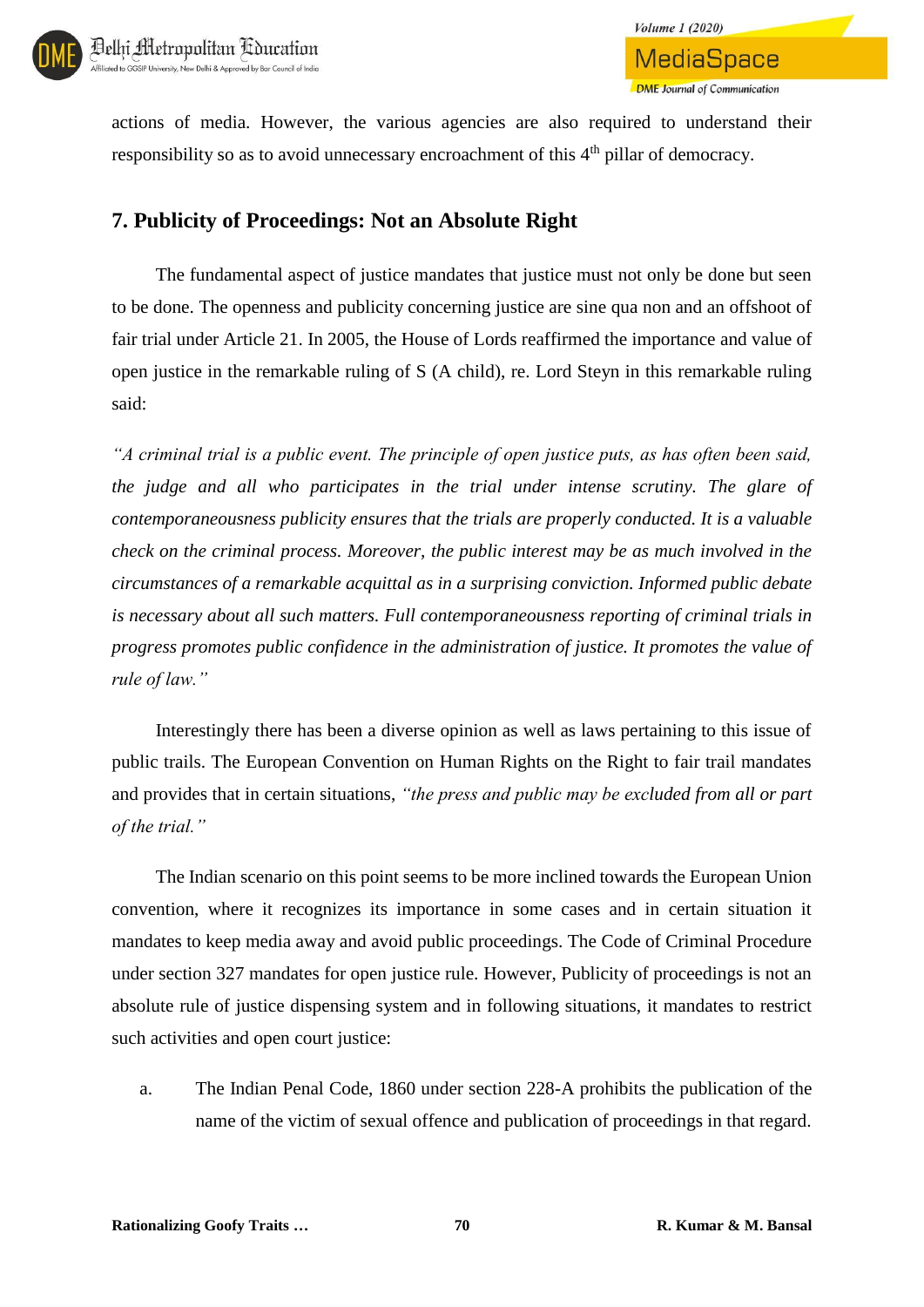- b. Special marriage Act, also mandates that trail under camera can only be initiated if both parties have their consensus over it. Even Hindu marriage Act, 1955 provides for a similar mechanism.
- c. Section 327 of CrPC vests power upon the presiding judge or magistrate, to restrict the access of public or any other person in the courtroom at any stage of the trail.

There are several under laws under Indian legislation that mandates and provides that the publicity proceeding is not an absolute right. Also, the changing contours of media in India has casted a huge concern over such public reporting due to unethical, non-credible news reporting.

## **8. Gaudy Media's Oversight: Tyrannical Legal Proceedings**

We are drained to such an extent that Dives more Light on the Dark Side of This Industry, Which is very critical for the well-functioning of a democratic Country like ours. Revenue for Media Houses is build-ups and backings which are deduced on the basis of TRP's generated. The main sources of interest for media houses are advertisements and sponsorships which are determined on the basis of TRP's generated. So the media houses have a tangible decision to make: To either show the masses the real news or show them something that makes them hooked onto their channel even if it goes against their journalistic integrity. And most of the media houses have to choose the later or coerced to choose the latter by certain individuals for instance: The current Government, People who are negatively impacted by the news media houses, goes against certain individuals who own this revenue for media houses are advertisements and sponsorships which are determined on the basis of TRP's generated.

## **9. Paid News: Buying Content viz-a-viz buying Media**

*Yours was not, in the beginning, a criminal nature, but circumstances changed it. At the age of nine, you stole sugar. At the age of fifteen, you stole money. At twenty, you stole horses. At twenty-five, you committed arson. At thirty, hardened in crime, you became an editor.*

The practice of buying contents is not a new thing in picture. This event has been prevailing since long. A question arises here, Are we buying content or media? Well, what I feel is, we are buying media by buying content. This reminds me of the assembly debates where Dr. B.R. Ambedkar rightly said that, since these media houses are run by human like yes they will have no more rights than what is given to us under the Indian constitution under Article 19. In a similar way, if we are buying contents, we are buying media. There had been several

**Rationalizing Goofy Traits … 71 R. Kumar & M. Bansal**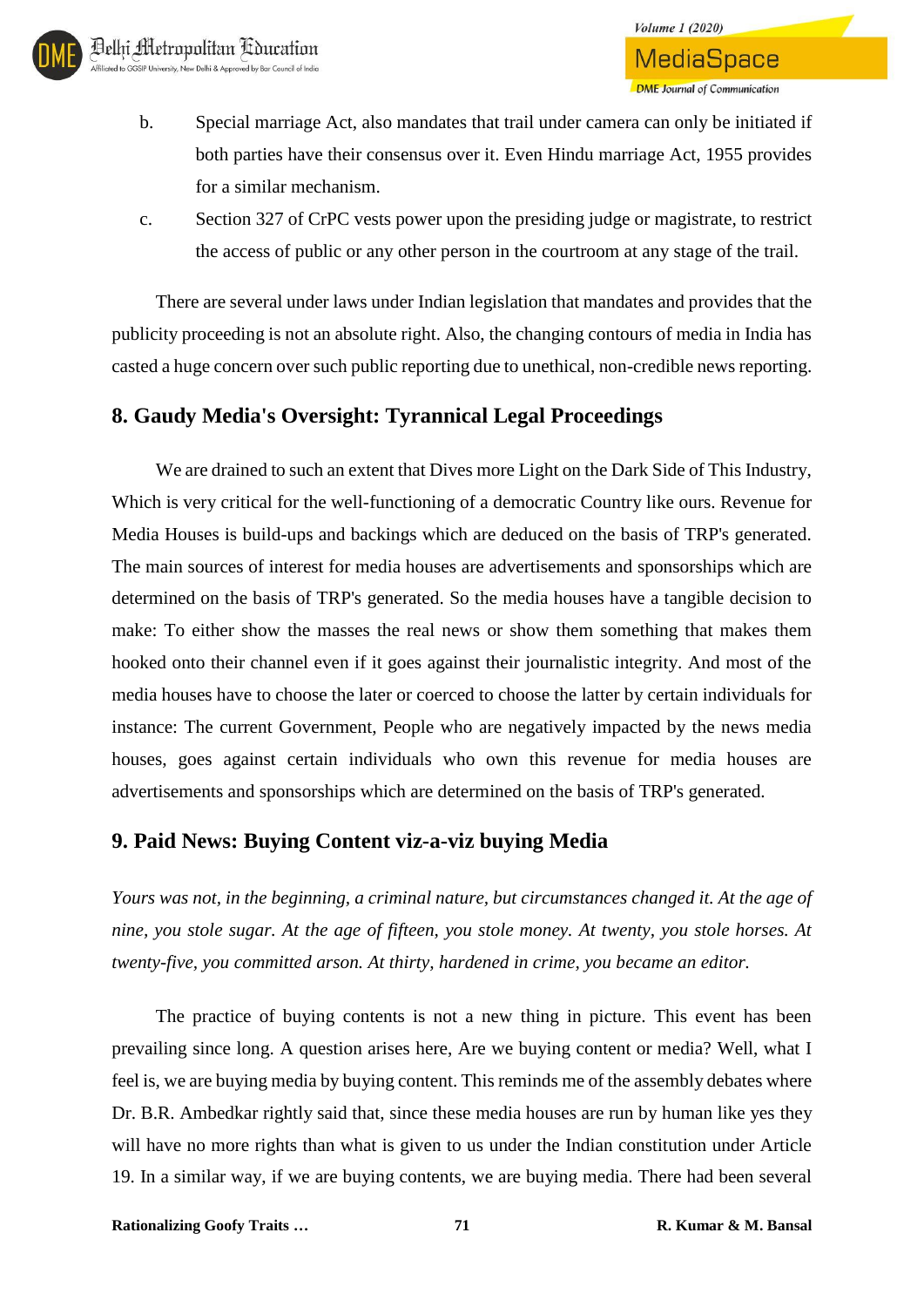**DME** Journal of Communication

instances when this issue has come up in mainstream. By the 2009 General Elections, the paid news racket was deeply entrenched as a full-fledged industry worth countless crores of rupees. The Press Council of India in its report has rightly mentioned the key aspects that entail paid news during the elections. These being, one, the reader or the viewer does not get a correct picture of the personality or performance of the candidate in whose favour or against he decides to cast his vote. This destroys the very essence of the democracy. Two, contesting candidates perhaps do not show it in their election expense account thereby violating the Conduct of Election Rules, 1961 framed by the Election Commission of India under the Representation of the People Act, 1951. Third, those newspapers and television channels which received money in cash but did not disclose it in their official statements of accounts, have violated the Companies Act 1956 as well as the Income Tax Act 1961 besides other laws.

Even today, the concern surrounding the issue remains the same and uncured and the issue of paid news is flourishing with impunity. The future requires that this issue must be taken up seriously in order to protect the essence of media and media also needs to tie up their belts in order to ensure credible news.

# **10. Policies behind Politicians random thoughts and opinions with meaningful messaging: They are Playing You & Me**

You do not truly believe in the candidate you may be voting for. But the leaders of your moral system have convinced you to vote for the party that mostly aligns with your moral system in order to prevent the other party from winning. Your party points out all the crap of the other party! And you get hit with confirmation bias and before you know it, you grow this resentment, hate and arrogance towards the other party that you haven't even researched extensively! The media is very slow to cover crimes against Dalit people. Someone's asks-why are we valued only after we die? And all such coverage reaches to you through the paid media who portrays their party. The game of religion, caste which has been initiated by these politicians reached to us through these media houses that do not shut them but make a mockery of the issue resulting in hatred amongst each other.

When Dalit people ask for justice, the response is 'haven't you gotten enough already? It was only when she (Hathras rape victim) died that the media gathered her story. Why is Indian media so slow in covering atrocities against Dalit women? Why are we valuable only after we die?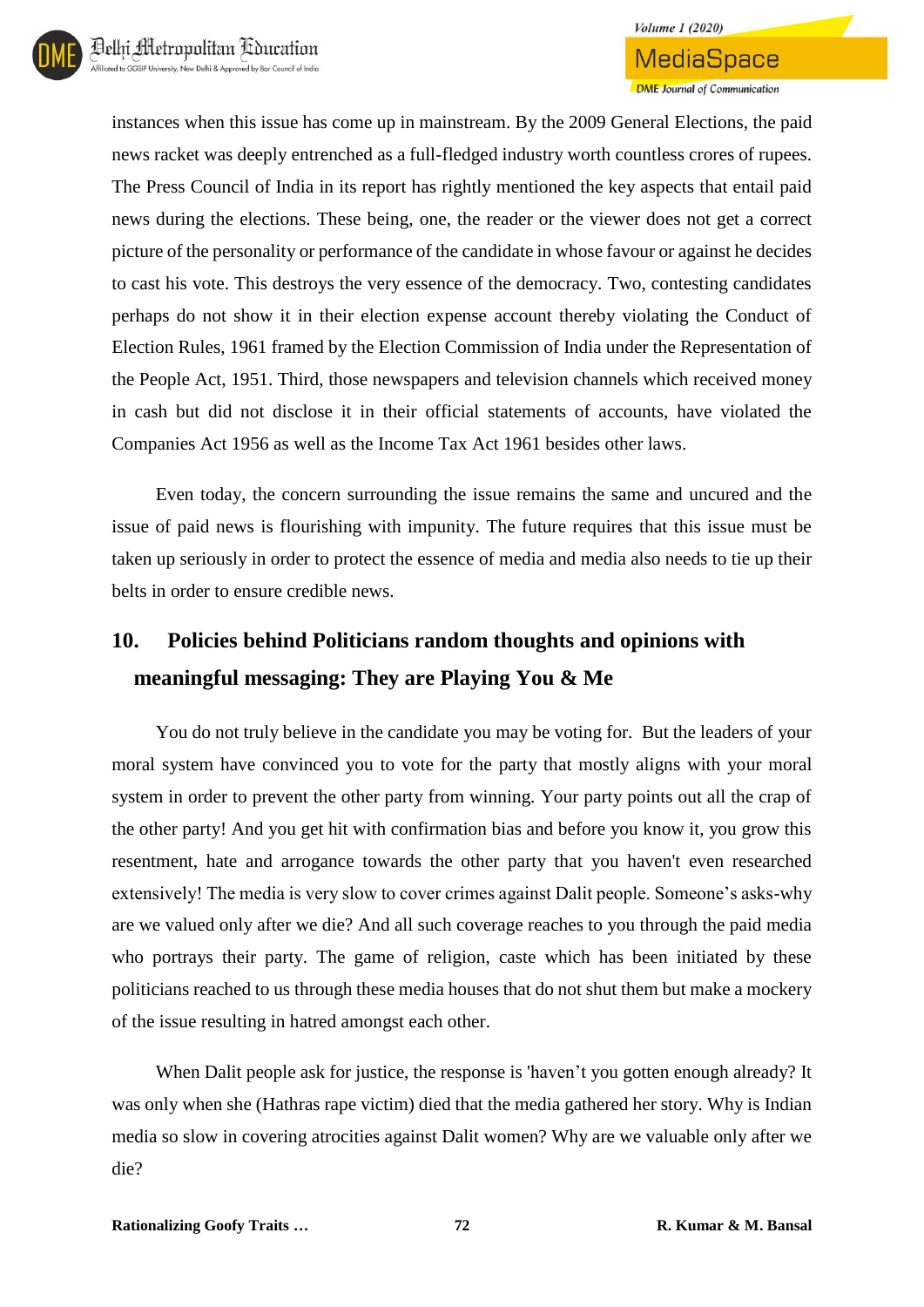"Dissent, but only in designated spots are strikingly a horrendous accurate summary story in the last seven decades of the Hon'ble Court's understanding of and attitude towards civil rights over the last seven decades. The growing concern over these random thoughts of politicians being aired by the media houses needs to be checked. You can't be the fourth pillar of democracy by being a party to all communal disharmonies amongst the citizens. Media needs to change its role here and bring in mainstream reporting of all issues without being biased.

## **11. TRP Scam: Earning Viewership or Manipulating Viewership?**

Television Rating Point ("TRP") has been a primary issue with the news agencies. They have always given much importance to TRPs in order to win a commercial competition that is going on amongst them. They hardly care what they are showing. The new media has given rise to TRP war, a war amongst media houses and a war to emerge winners. And in this war of being the best, they have been able to manipulate everything around. This TRP has given rise to TRP Scams. The recent controversy where few channels were found manipulating the TRP meters holds much relevance to the goofy tricks these media houses are playing in the contemporary scenario.

The recent controversy and debate over the TRP reminds me of Justice Chandrachud's Judgment, way back in 2001 where he stressed upon formulating guidelines and laws for TRP. It is absolutely needed that TRP shall be mandated under some authority that would be responsible for proper checks and balances. This recent TRP scam in question very much justifies the objective of this paper and the commercialized media market in our country.

# **12. Conclusion: Outnumbered repercussions of showcasing truth vis- avis erroneous actions**

"Fusing the entire pedagogy, as to every action, there's equal & opposite reaction. We should start heading towards people who defamed and tried to destroy Ironical lives, for a twominute glory on electronic media carrying fake news." What's your belief system? Do your beliefs have a purpose because what you believe is what you see? Be a responsible consumer of news. Apolitical is not an alternative. Self-deception can have you learn the same lesson twice. When you know what to do yet you keep doing it, that's just called being dumb or addicted. Which one are you? The media landscape has ballooned with digital proliferation and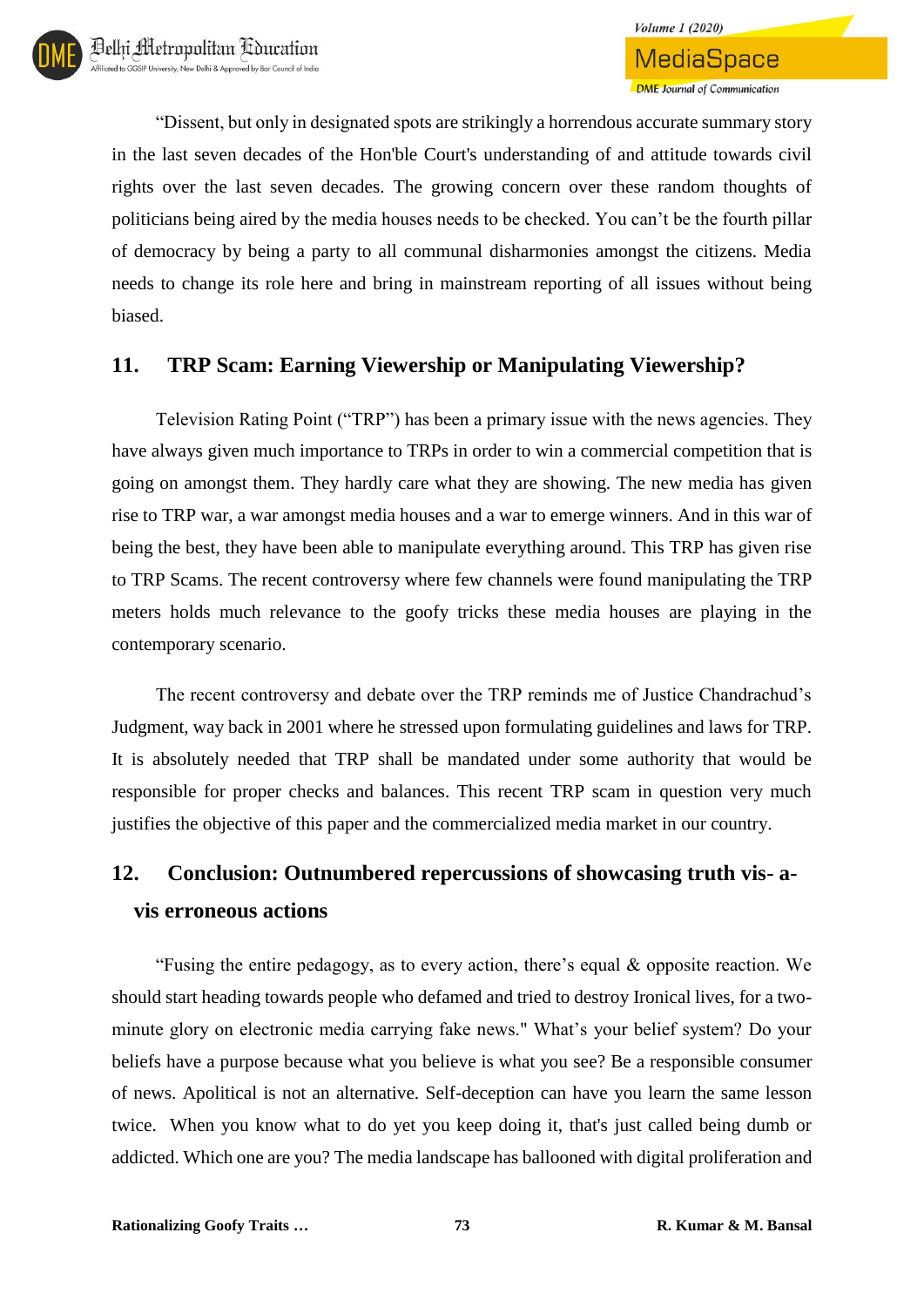the availability of platforms like YouTube which has substantially decreased the costs associated with running a media house. It's barely we lack consistency & proclivity. The media houses need to understand their role and we people need to come forward and reject the evil practices of media. Media can't exist without its viewers and we can really mend the ways and compel the media houses to adopt the ethical practices. We need to change our taste and not give unnecessary attention to the goofy tricks that media houses play to gather TRP. Banning media or regulating them under a scanner is something which is very difficult as doing so might go against the established principles of constitutionalism.

Lastly, to conclude my thoughts over the issue, I would quote K.T. Shah from the Constitutional Assembly debates where he demanded separate provision for regulation of media.

K.T. Shah said:

*"The freedom of the press…is one of the items around which the greatest, the bitterest of constitutional struggles have been waged in all constitutions and in all countries where liberal constitutions prevail. They have been attained at considerable sacrifice and suffering. They have now been achieved and enshrined in those countries. Where there is no written constitution, they are in the well-established conventions or judicial decisions. In those which have written constitutions, they have been expressly included as the freedom of press… [E]ven the United Nations Charter gives good prominence and special mention of freedom of the press…The press may be liable to abuse; I feel there may have been instances where the press has gone, at least in the mid of the established authority, beyond its legitimate limits. But any curtailment of liberty of the press is…called a 'black Act'… To omit it altogether, would be a great blemish which you may maintain by force of the majority, but which you will never succeed in telling the world is a progressive liberal constitution…"*